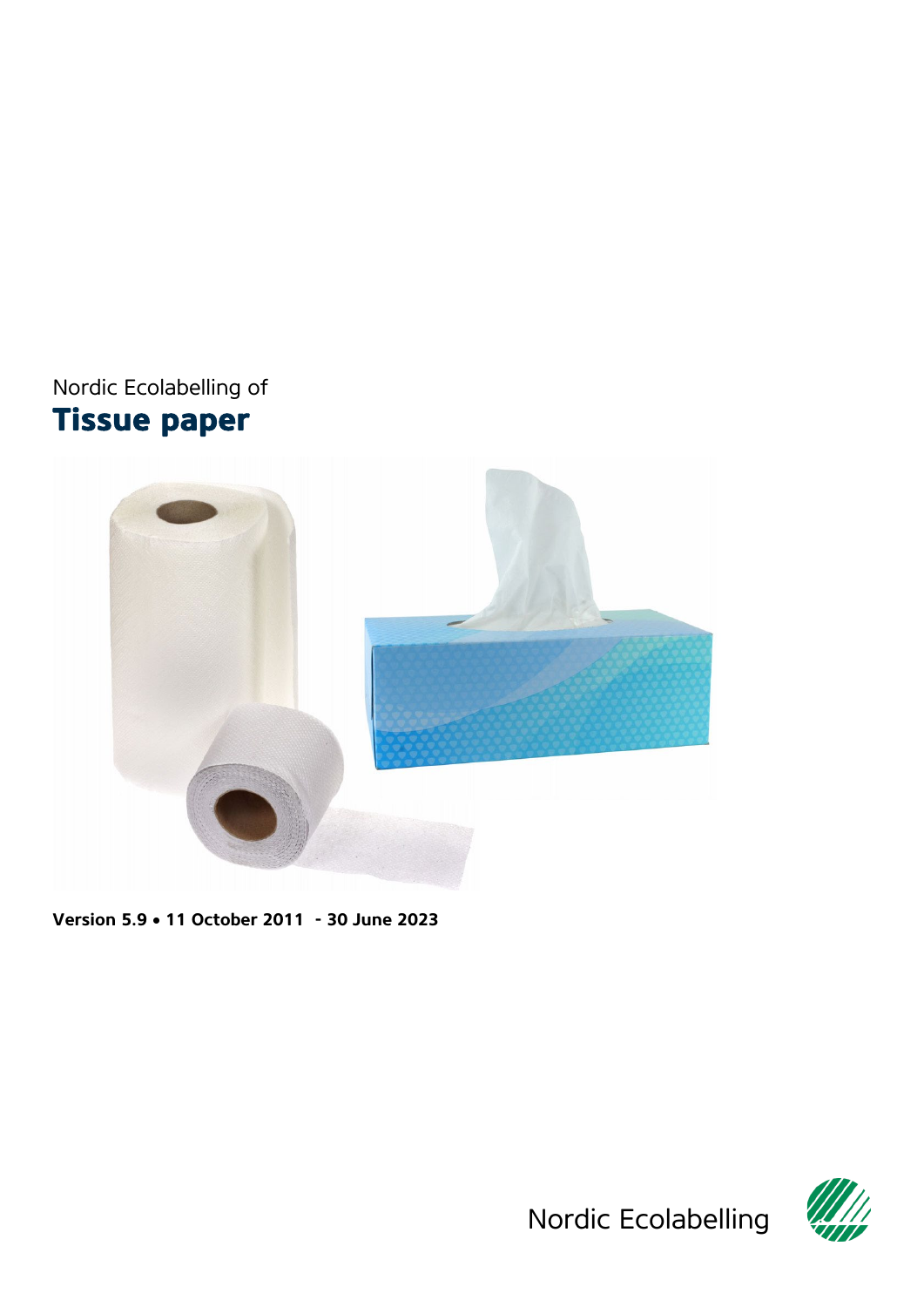# **Content**

|                | <b>What is Nordic Ecolabelled Tissue paper?</b>            | 3  |
|----------------|------------------------------------------------------------|----|
|                | Why choose the Nordic Ecolabel?                            | 3  |
|                | What can carry the Nordic Ecolabel?                        | 3  |
|                | How to apply                                               | 4  |
| 1              | <b>Environmental requirements</b>                          | 6  |
| 1.1            | Description of the tissue paper                            | 6  |
| 1.2            | Basic requirements for pulp and paper manufacture          | 6  |
| 1.3            | Energy and $CO2$                                           | 6  |
| 1.4            | Emissions to water and air                                 | 8  |
| 1.5            | Packaging                                                  | 11 |
| $\overline{2}$ | Quality and regulatory requirements                        | 11 |
| 3              | <b>Analysis</b>                                            | 13 |
|                | <b>Regulations for the Nordic Ecolabelling of products</b> | 13 |
|                | <b>Follow-up inspections</b>                               | 14 |
|                | <b>Criteria version history</b>                            | 14 |
|                | New criteria                                               | 15 |
|                | Glossary                                                   | 15 |
|                |                                                            |    |

[Appendix 1](#page-15-0) Softeners

Appendix 2 [Chloro-organic compounds in wet strength agents and auxiliary chemicals](#page-16-0) Appendix 3 [Additives in the finished product](#page-18-0) Appendix 4 [Annual reporting to Nordic Ecolabelling](#page-19-0)

<span id="page-1-0"></span>005 [Tissue paper,](#page-0-0) version [5.9,](#page-0-1) 01 June 2021 This document is a translation of an original in Swedish. In case of dispute, the original document should be taken as authoritative.

# **Addresses**

In 1989, the Nordic Council of Ministers decided to introduce a voluntary official ecolabel, the Nordic Ecolabel. These organisations/companies operate the Nordic ecolabelling system on behalf of their own country's government. For more information, see the websites:

#### **Denmark**

Ecolabelling Denmark Danish Standard Foundation Göteborg Plads 1, DK-2150 Nordhavn Fischersgade 56, DK-9670 Løgstør Tel: +45 72 300 450 info@ecolabel.dk www.ecolabel.dk

#### **Finland**

Ecolabelling Finland Box 489 FI-00101 Helsinki Tel: +358 9 61 22 50 00 joutsen@ecolabel.fi www.ecolabel.fi

#### <span id="page-1-1"></span>**Iceland**

Ecolabelling Iceland Umhverfisstofnun Suδurlandsbraut 24 IS-108 Reykjavik Tel: +354 591 20 00 ust@ust.is [www.svanurinn.is](http://www.svanurinn.is/)

#### Norway

Ecolabelling Norway Henrik Ibsens gate 20 NO-0255 Oslo Tel: +47 24 14 46 00 info@svanemerket.no www.svanemerket.no

#### **Sweden**

Ecolabelling Sweden Box 38114 SE-100 64 Stockholm Tel: +46 8 55 55 24 00 info@svanen.se www.svanen.se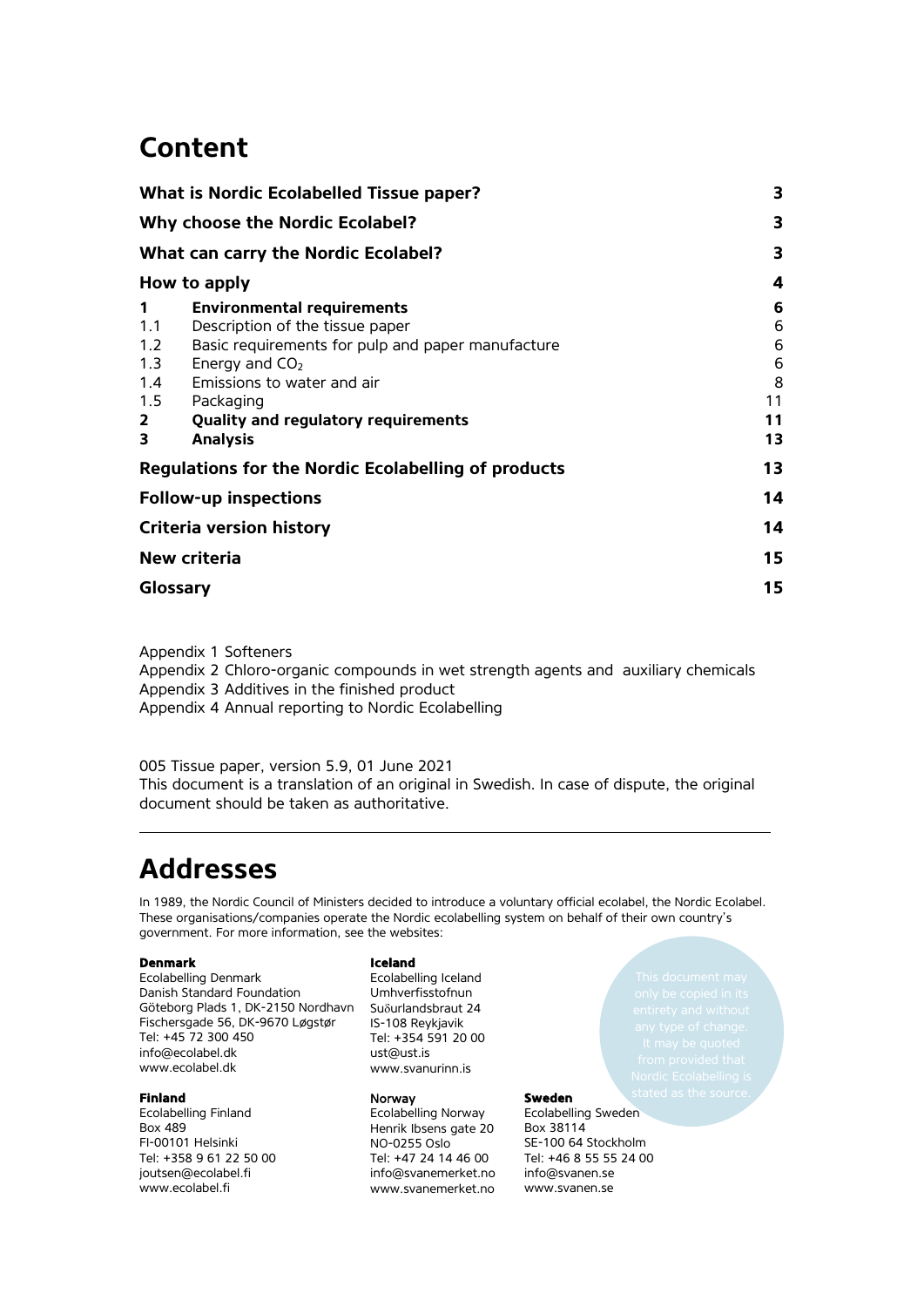# <span id="page-2-0"></span>**What is Nordic Ecolabelled Tissue paper?**

The Nordic Ecolabel is an official eco-label with absolute requirements. Nordic Ecolabelled tissue paper has less impact on the environment than most other papers in its product group and the Nordic Ecolabel signifies that the product fulfils strict environmental requirements.

This means that the paper has minimum environmental impact with regard to production, use and waste. Nordic Ecolabelled tissue paper is made of fibres from sustainable forestry and/or recovered fibre and has been produced with low levels of emissions to air and water. Energy consumption during production is low and limits are placed on the use of chemicals hazardous to health and the environment, both during production and in the paper product itself.

Nordic Ecolabelling's environmental requirements provide individual manufacturers guidance on how they can contribute to the development of an ecologically sustainable society.

The Nordic Ecolabel on a paper product confirms that resources have been used efficiently and that environmentally suitable production methods have been employed. The raw materials used in the product have been evaluated by Nordic Ecolabelling and only raw materials of the highest quality in environmental terms may be used in Nordic Ecolabelled products.

# <span id="page-2-1"></span>**Why choose the Nordic Ecolabel?**

- The licencee may use the Nordic Ecolabel trademark for marketing. The Nordic Ecolabel is a very well-known and well-reputed trademark in the Nordic region.
- The Nordic Ecolabel is a simple way of communicating environmental work and commitment to customers.
- The Nordic Ecolabel clarifies the most important environmental impacts and thus shows how a company can cut emissions, resource consumption and waste management.
- Environmentally suitable operations prepare tissue papers for future environmental legislation.
- Nordic Ecolabelling can be seen as providing a business with guidance on the work of environmental improvements.
- The Nordic Ecolabel not only covers environmental issues but also quality require¬ments, since the environment and quality often go hand in hand. This means that a Nordic Ecolabel licence can also be seen as a mark of quality.

# <span id="page-2-2"></span>**What can carry the Nordic Ecolabel?**

Cellulose-based tissue paper made from virgin and/or recovered fibres may be licensed to carry the Nordic Ecolabel. This means that, for example, toilet paper, kitchen towels, paper towels and paper handkerchiefs may bear the Nordic Ecolabel.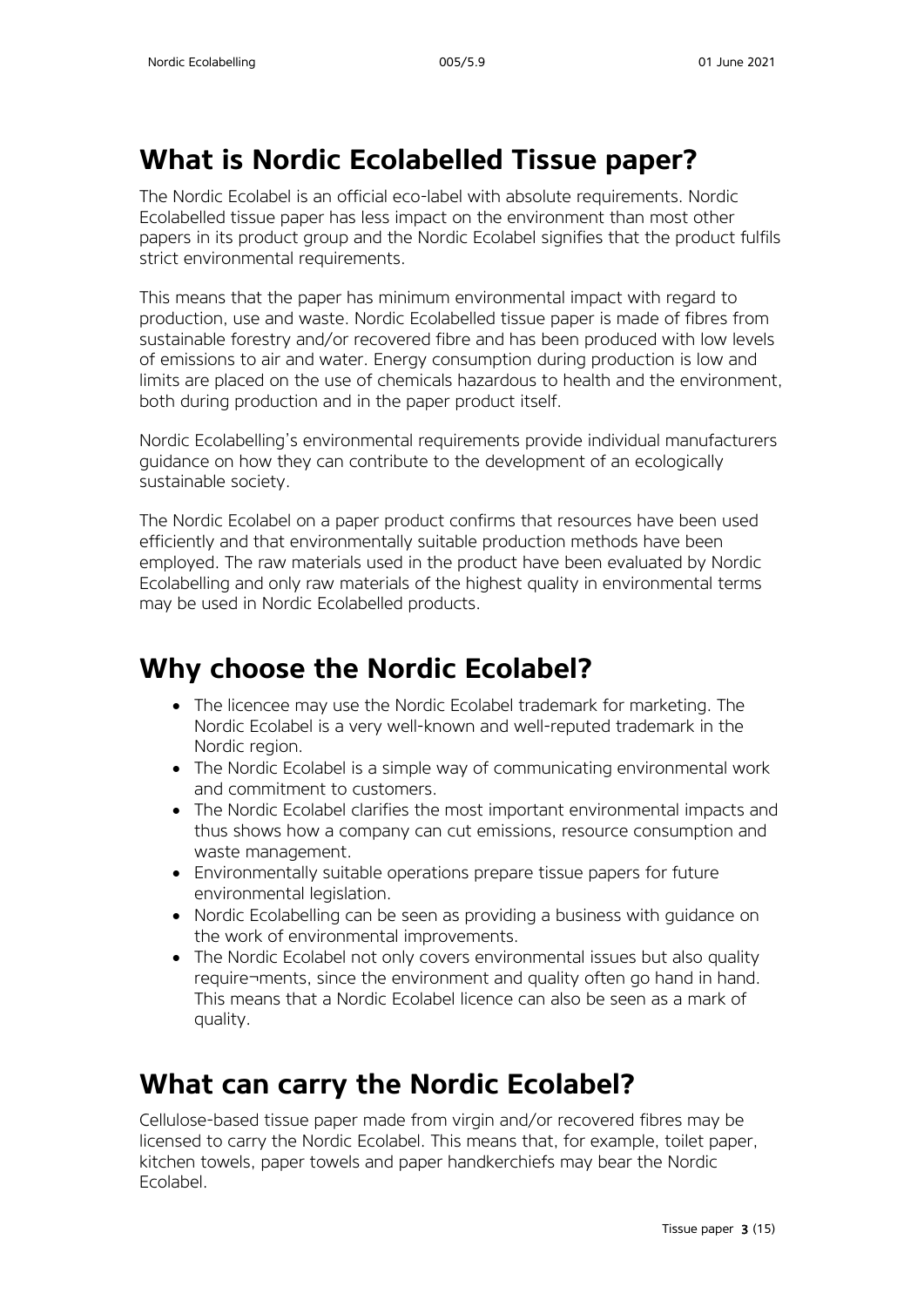Tissue paper products containing cleaning agents designed for the cleaning of surfaces (e.g. floor cleaning agents) are not eligible for the Nordic Ecolabel in accordance with these criteria.

Wet wipes may be labelled in accordance with the criteria for cosmetic products, which specify that the paper material must fulfil the Nordic Ecolabel or EU Ecolabel requirements on tissue paper. Products that contain viscose or that are laminated with non-cellulose based material are not in accordance with Nordic Ecolabelling's tissue paper criteria. Several of these products are covered by the Nordic Ecolabel criteria for hygiene products.

Contact Nordic Ecolabelling for further information on the ecolabelling of such products.

# <span id="page-3-0"></span>**How to apply**

Nordic Ecolabelling requirements for paper products are subdivided into a basic module, a chemical module and supplementary modules for various product areas. The basic module sets out requirements for paper and pulp manufacturing, while the chemical module contains requirements in respect of chemicals. The various supplementary modules contain specific requirements for various product groups, and this is, therefore, the supplementary module for Tissue paper.

#### **Application and costs**

Applications consist of a web form and a completed electronic application aid with uploaded documentation of compliance (as specified in the requirements). My Swan Account can be accessed via the internet addresses shown on page 2 of this document or via [https://www.nordic-ecolabel.org/certification/paper-pulp](https://www.nordic-ecolabel.org/certification/paper-pulp-printing/my-swan-account/papertissue-producers/)[printing/my-swan-account/papertissue-producers/](https://www.nordic-ecolabel.org/certification/paper-pulp-printing/my-swan-account/papertissue-producers/)

For information about the application process and fees for this productgroup. please refer to the respective national web site. For addresses see page 2.

#### **What is required?**

The application must consist of an application form/web form and documentation showing that the requirements are fulfilled.

Each requirement is marked with the letter O (obligatory requirement) and a number. All the requirements in this document and the relevant requirements in the basic and chemical modules must be met before a licence may be granted. Applications are to be submitted with the aid of the electronic application aid on My Swan Account.

The text describes how the applicant shall demonstrate fulfilment of each requirement. There are also icons in the text to make this clearer. These icons are:

- $\boxtimes$  Enclosure
- م The requirement checked on site.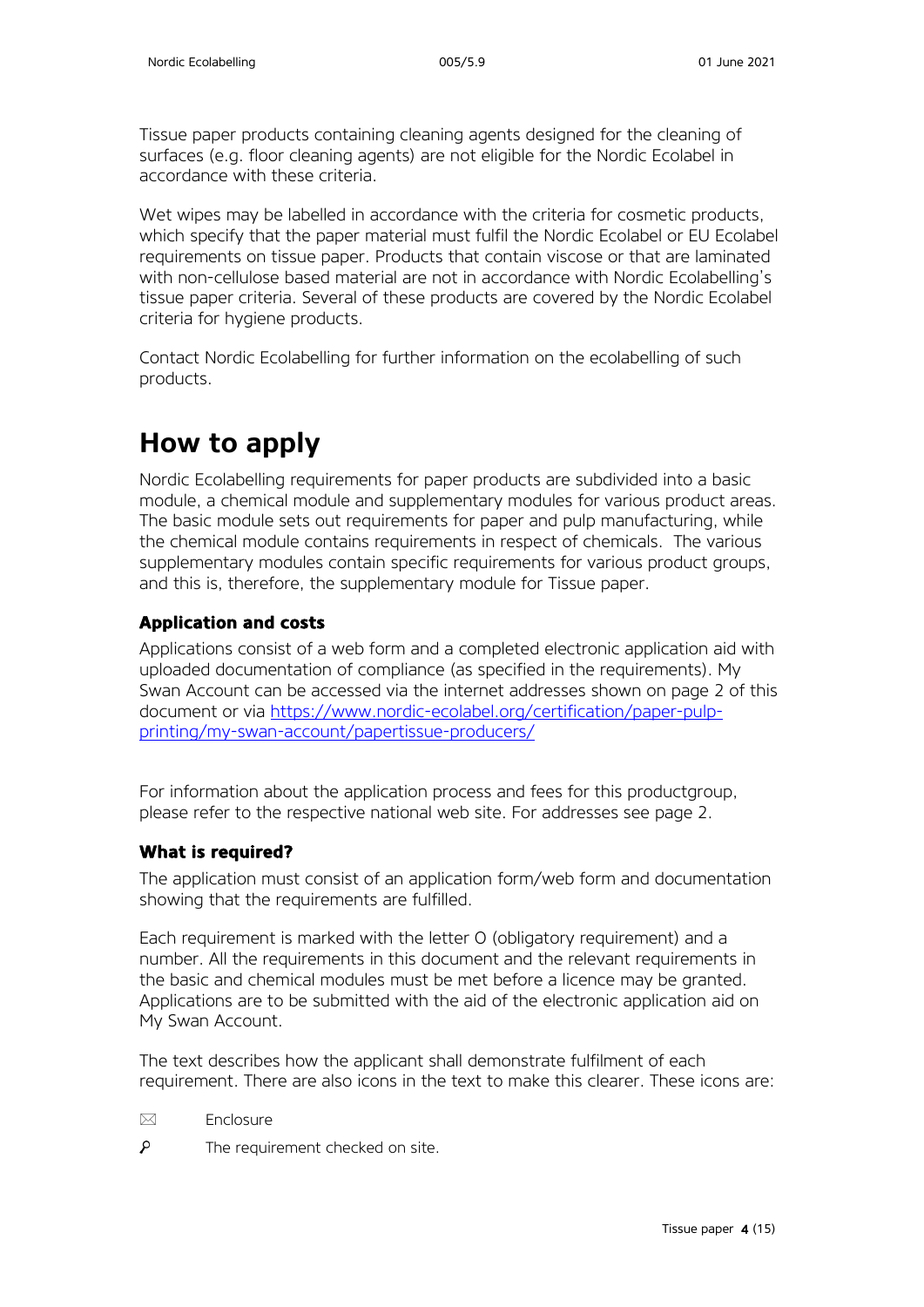All information submitted to Nordic Ecolabelling is treated confidentially. Suppliers can send documentation directly to Nordic Ecolabelling, and this will also be treated confidentially.

#### **License validity**

The ecolabel licence is valid providing the criteria are fulfilled and until the criteria expire. The validity period of the criteria may be extended or adjusted, in which case the licence is automatically extended and the licensee informed.

Revised criteria shall be published at least one year prior to the expiry of the present criteria. The licensee is then offered the opportunity to renew their licence.

#### **On-site inspection**

In connection with handling of the application, Nordic Ecolabelling normally performs an on-site inspection to ensure adherence to the requirements. For such an inspection, data used for calculations, original copies of submitted certificates, test records, purchase statistics, and similar documents that support the application must be available for examination.

#### **Queries**

Please contact Nordic Ecolabelling if you have any queries or require further information. See page 2 for addresses. Further information and assistance (such as calculation sheets or electronic application help) may be available. Visit the relevant national website for further information.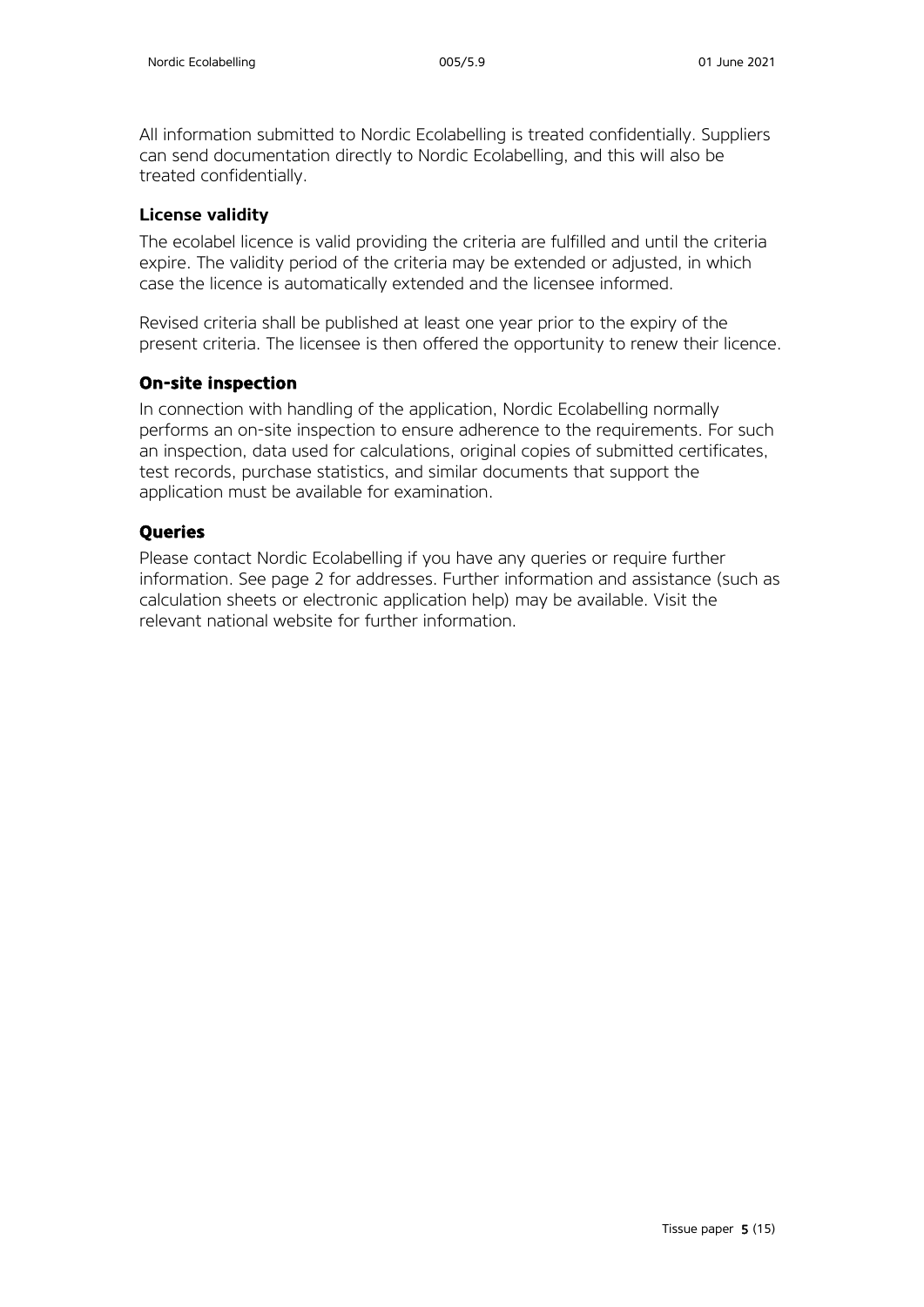## <span id="page-5-0"></span>**1 Environmental requirements**

### <span id="page-5-1"></span>**1.1 Description of the tissue paper**

#### **O1 Description of the product**

Describe the product and how it meets the definition of what may be Nordic Ecolabelled, see above under the heading "What may carry the Nordic Ecolabel?".

Describe the manufacturing process for the product, including rendering.

Compile a list of constituent materials, e.g. production chemicals, pulps and packaging materials used. In the case of production chemicals and pulps, the trade name and the name of the supplier must be submitted. For pulps, the designation of the mill must also be submitted. Indicate the trade name of the finished product, as well as its type designation, grammage (g/m2), weight per unit volume (kg/m3) and moisture content

 $\boxtimes$  Description and list as above. Samples are to be supplied upon request from Nordic Ecolabelling.

### <span id="page-5-2"></span>**1.2 Basic requirements for pulp and paper manufacture**

#### **O2 Pulp**

All paper pulps used in the manufacture of Nordic Ecolabelled tissue paper must meet the requirements stipulated in the basic module and the chemical module unless otherwise indicated in the requirements below.

Has the pulp been assessed by Nordic Ecolabelling previously?

- $\boxtimes$  If you answered yes to the question above, documentation must be enclosed concerning when the pulp was assessed and by which secretariat.
- $\boxtimes$  If you answered no to the question above, documentation must be enclosed documenting compliance with the requirements of the basic and chemical modules.

#### **O3 Tissue paper products**

Manufacturing of the end product must meet the requirements of the basic module and the chemical module, version 2 or later, where relevant (e.g. requirement for waste), unless otherwise indicated in the requirements below. This also applies to converters.

 $\boxtimes$  Documentation demonstrating compliance with relevant requirements in the basic and chemical modules, version 2.

### <span id="page-5-3"></span>**1.3 Energy and CO2**

The energy score is calculated with the aid of a technical description of the production processes, where the energy consumption is compared to reference values for production. A more detailed description of documentation requirements and calculation methods is provided in version 2 of the basic module, in which  $P_{\text{electricity}}$  and  $P_{\text{fuel}}$  are also defined.  $P_{\text{electricity}(\text{total})}$  and  $P_{\text{fuel}(\text{total})}$  include the energy scores from production of both paper and the constituent pulps.

The energy calculation encompasses the entire production process – both paper manufacturing and the constituent pulp. Energy calculations do not include energy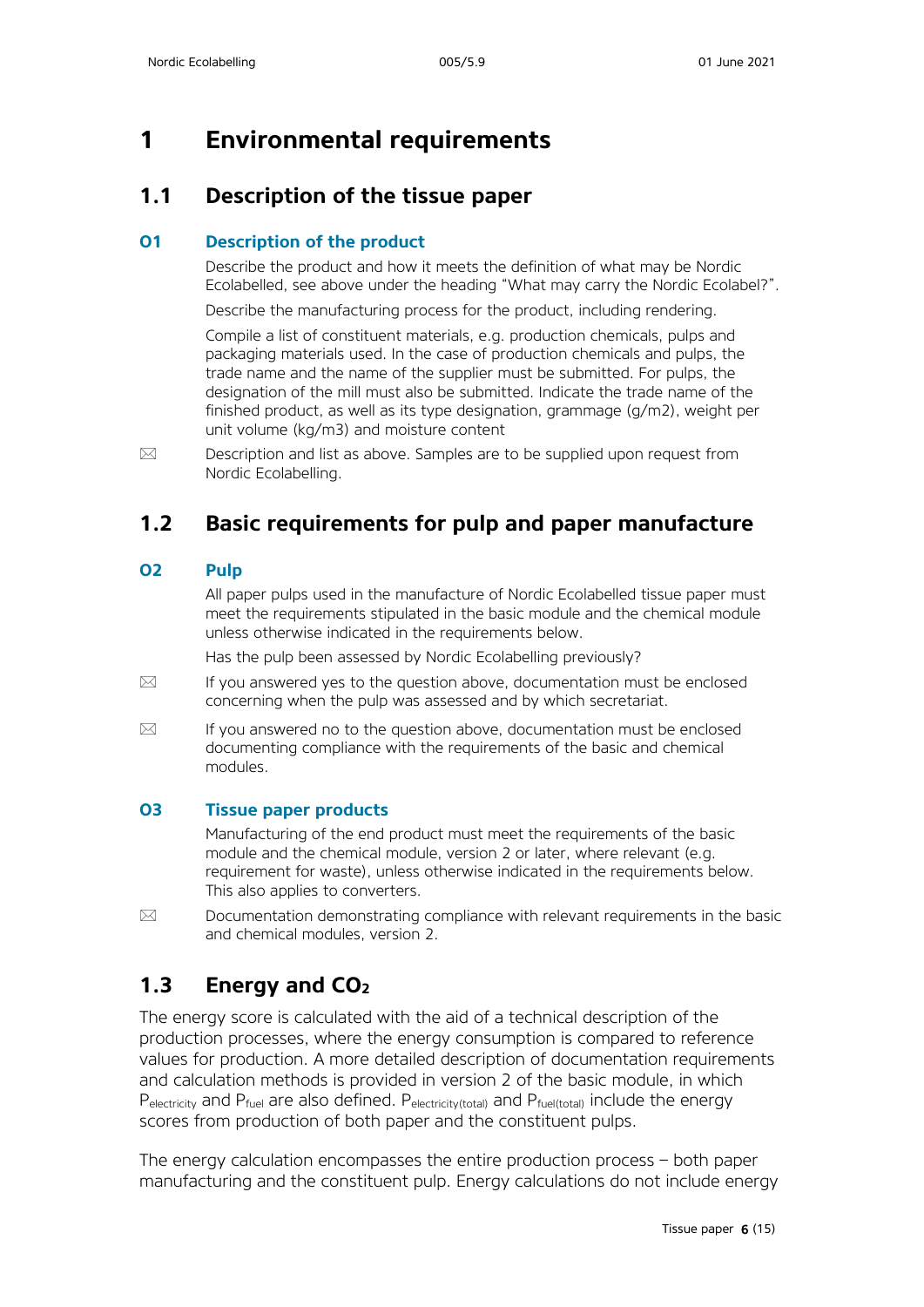consumed in transporting raw materials or in converting and packaging. Requirement for emissions of  $CO<sub>2</sub>$  originating from transport (R11 in the basic module) are only relevant to paper manufacturer. Pulp producers shall, however, provide data of  $CO<sub>2</sub>$  emissions from the transport of the fibre raw material or recycled paper to the pulp mill.

#### **O4 Energy**

The total electricity and fuel points scores for Nordic Ecolabelled tissue paper must be less than 1.15. The points score limit in the basic module is set at 1.25.

Pelectricity(total) < 1.15

 $P_{\text{fuel}(\text{total})} < 1.15$ 

The reference values for the tissue paper machine's consumption of fuel are set at 1800 kWh/tonne, and for electricity at 1030 kWh/tonne. The same reference values shall be used for tissue paper products that are manufactured using nonwoven or TAD technology.

For pulp derived from recycled fibre/DIP, use the reference values in Table 1.

#### Table 1 Energy for pulp manufacturing

| <b>Process</b>           | Fuel kWh/t<br>Reference value | Electricity kWh/t<br>Reference value |
|--------------------------|-------------------------------|--------------------------------------|
| Recycled fibre/DIP       | 500                           | 500                                  |
| Dried recycled fibre/DIP | 1500                          | 700                                  |

For producers of tissue paper that:

- do not have their own energy production based on renewable raw materials and
- are not connected to a thermal power plant

the point score limit is related to the total energy consumption, Penergy (total) ≤2.3.

 $\boxtimes$  Calculations, performed according to Appendix 2 of the basic module (version 2), demonstrating compliance with points score limits. Nordic Ecolabelling also provides a worksheet that is to be used for these calculations.

#### **O5 Emissions of CO<sub>2</sub>**

Emissions of  $CO<sub>2</sub>$  from purchased electricity and from burning of fossil fuels for both heating and internal electricity generation must not exceed 1100 kg  $CO<sub>2</sub>/tonne paper.  $CO<sub>2</sub>$  calculations include emissions from production of both$ paper and constituent pulps.

Producers of tissue paper that:

- do not have their own energy production based on renewable raw materials and
- are not connected to a thermal power plant

can use a CO2-factor of 233 (equivalent to propane) for purchased electricity provided that it is produced with renewable sources of energy and the electricity mix gives a calculated  $CO<sub>2</sub>$ -factor that is lower than 233. This can be documented for example with the use of an invoice or other documentation of origin.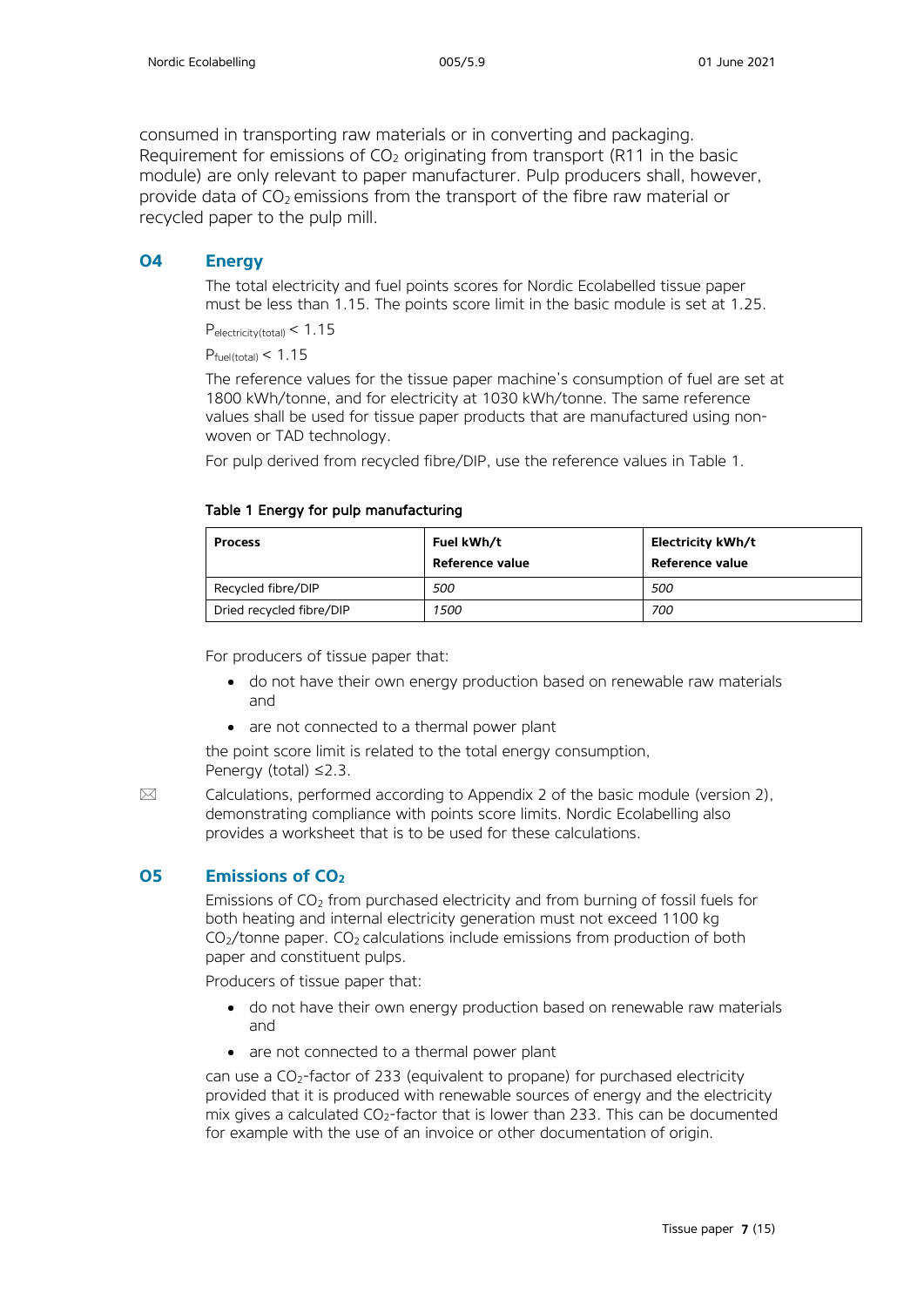$\boxtimes$  Calculations, performed according to Appendix 2 of the basic module (version 2), demonstrating compliance with points score limits. Nordic Ecolabelling also provides a worksheet that is to be used for these calculations.

### <span id="page-7-0"></span>**1.4 Emissions to water and air**

#### **O6 Total emissions points score – Pemissions total**

L The total emissions, Pemissions total, shall be calculated for the tissue paper product. This total must not exceed 4.0.

 $P_{\text{emissions total}} = P_{\text{COD}} + P_{\text{P}} + P_{\text{S}} + P_{\text{Nox}} \le 4.0$ 

No individual emissions score ( $P_{COD}$  +  $P_P$  +  $P_S$  +  $P_{NOX}$ ) may exceed 1.5.

The calculation of the product's total emissions for pulp and paper production (Pemission total) uses the product-specific reference values given in Table 2. To calculate the individual emission scores  $(P_{COD} + P_P + P_S + P_{NOX})$  and for reference values for difference pulp types, please refer to the basic module, version 2 (Appendix 3, Table 3.1). Requirements regarding the emission of AOX can be found in the basic module (R13).

#### Table 2

| Type of paper       | Reference values for emissions (kg/tonne paper) |           |           |                     |
|---------------------|-------------------------------------------------|-----------|-----------|---------------------|
|                     | COD <sub>ref</sub>                              | $P_{ref}$ | $S_{ref}$ | NO <sub>x.ref</sub> |
| <b>Tissue paper</b> | 1.5                                             | 0.01      | 0.2       | 0.5                 |

 $\boxtimes$  Paper manufacturers shall supply calculations and underlying data demonstrating compliance with the requirement. Nordic Ecolabelling also provides a worksheet that is to be used for these calculations.

### **Product safety and quality** Chemicals

All chemicals involved in the production of tissue paper must comply with the requirements set out in the chemical module, version 2 or later, and the requirements specified in the supplementary module for tissue paper.

Requirements in respect of production chemicals not presented below, e.g. dyes and adhesives, are set out in the chemical module. See Table 3 for an overview of the chemical requirements stipulated in the chemical module and the supplementary module for tissue paper.

**Table 3 Overview of chemical requirements, indicating in which module the requirement is stipulated.**

| <b>Chemicals</b>                | <b>Chemical module</b>          | Supplementary<br>module for tissue<br>paper |
|---------------------------------|---------------------------------|---------------------------------------------|
| All production chemicals        | R <sub>1</sub> , R <sub>2</sub> |                                             |
| Cleaning agents and dispersants | R3                              |                                             |
| De-inking chemicals             | R4                              |                                             |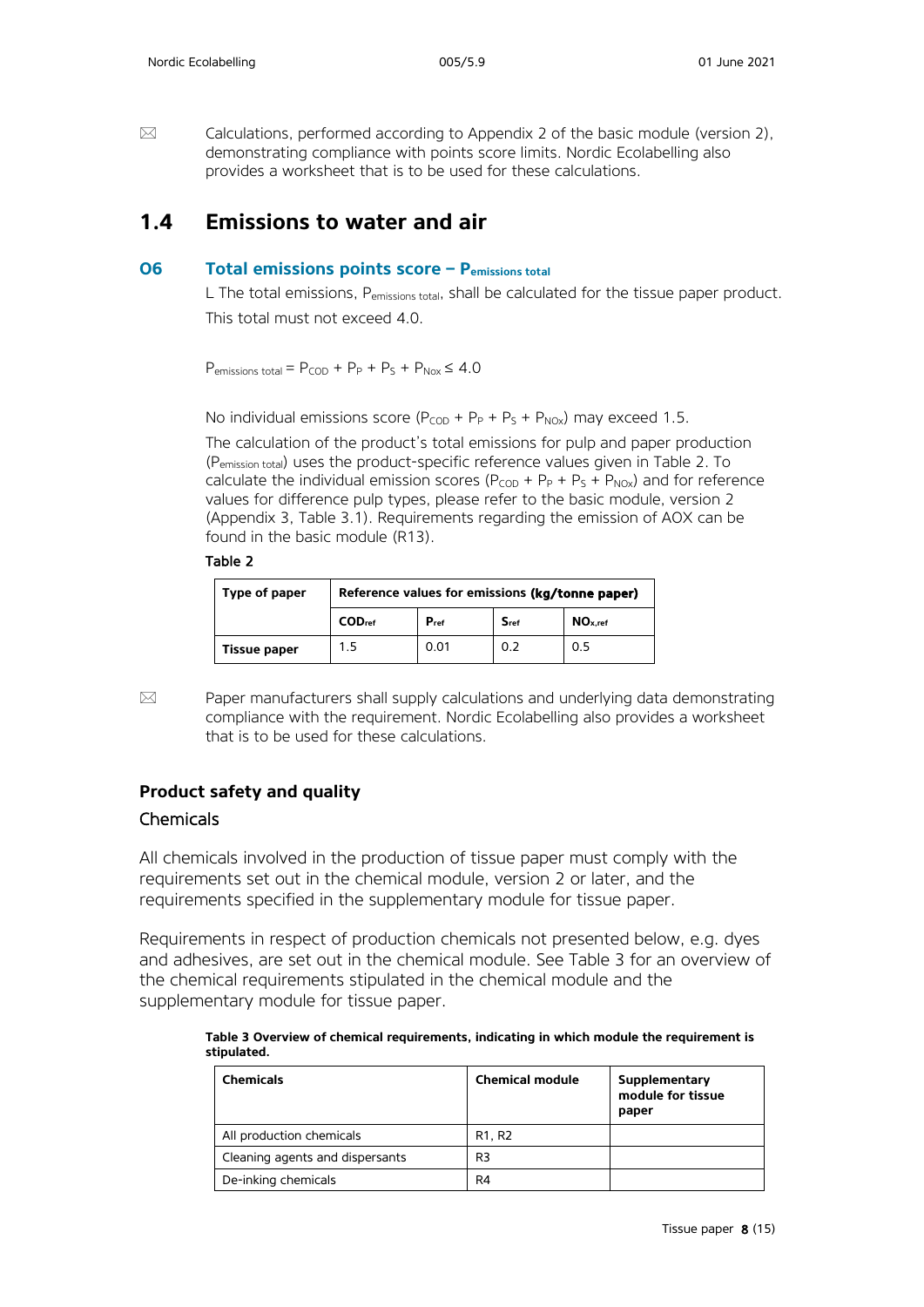| Biocides/slimicides                                                               | R <sub>5</sub>    |                |
|-----------------------------------------------------------------------------------|-------------------|----------------|
| Coatings <sup>1</sup> /retention agents and other<br>polymer containing chemicals | R <sub>6</sub>    |                |
| Softeners                                                                         |                   | 07             |
| Wet strength agents                                                               |                   | O8             |
| Foam inhibitors and defoamers                                                     | R <sub>8</sub>    |                |
| Dyes                                                                              | R9, R10, R11, R12 |                |
| Adhesives                                                                         | R <sub>13</sub>   |                |
| Starch products                                                                   | R <sub>14</sub>   |                |
| Yankee chemicals <sup>2</sup>                                                     |                   | O8             |
| Additives (perfumes, lotions,<br>conditioners, cleaning agents)                   |                   | O <sub>9</sub> |
| Paper in contact with food                                                        |                   | 010            |
| Content and harmful substances and<br>bleeding                                    |                   | 011            |

*1,2 Coating agents in the tissue manufacturing refer to auxiliary chemicals used for improving the properties of the paper web on the Yankee cylinder.*

#### **O7 Softeners**

Softeners that contain quaternary Imidazoline (CAS no. 72749-55-4) are exempt from classification as N with R50, R50/53 or R51/53 / Aquatic acute 1 H400, Aquatic chronic 1 H410, Aquatic chronic 2 H411 in requirement R2 in the chemical module (version 2).

 $\boxtimes$  The producer or supplier shall demonstrate compliance with the requirement by duly completing and signing the declaration in Appendix 1.

#### **O8 Chloro-organic substances in wet strength agents and in auxiliary chemicals**

Wet strength agents may contain a total of no more than 7000 ppm (0.7%) lowmolecular chloro-organic compounds epichlorohydrin (ECH), dichloroisopropanol (DCP) and chloropropanediol (CPD) – calculated on the basis of the dry matter content.

Auxiliary chemicals\* used on Yankee cylinders in tissue paper production must not contain a total of epichlorohydrin (ECH), dichloroisopropanol (DCP) or chloropropanediol (CPD) in excess of 500 ppm (0.05%).

*\*An example of auxiliary chemicals used on Yankee cylinders are coating agents used for improving the properties of the paper web on the Yankee cylinders.*

 $\boxtimes$  The producer or supplier shall demonstrate compliance with the requirement by duly completing and signing the declaration in Appendix 2.

#### **O9 Additives in the finished product**

#### Perfumes

Perfumes and other fragrances are not permitted in the paper product. Essential oils or plant extracts where the function is to provide scent are not permitted.

Cosmetic and body care additives (e.g. lotion)

Cosmetic or body care preparations and fragrant substances whose main function is other than to give the paper product a scent must meet the requirements of the Nordic Ecolabelling criteria document for Cosmetics.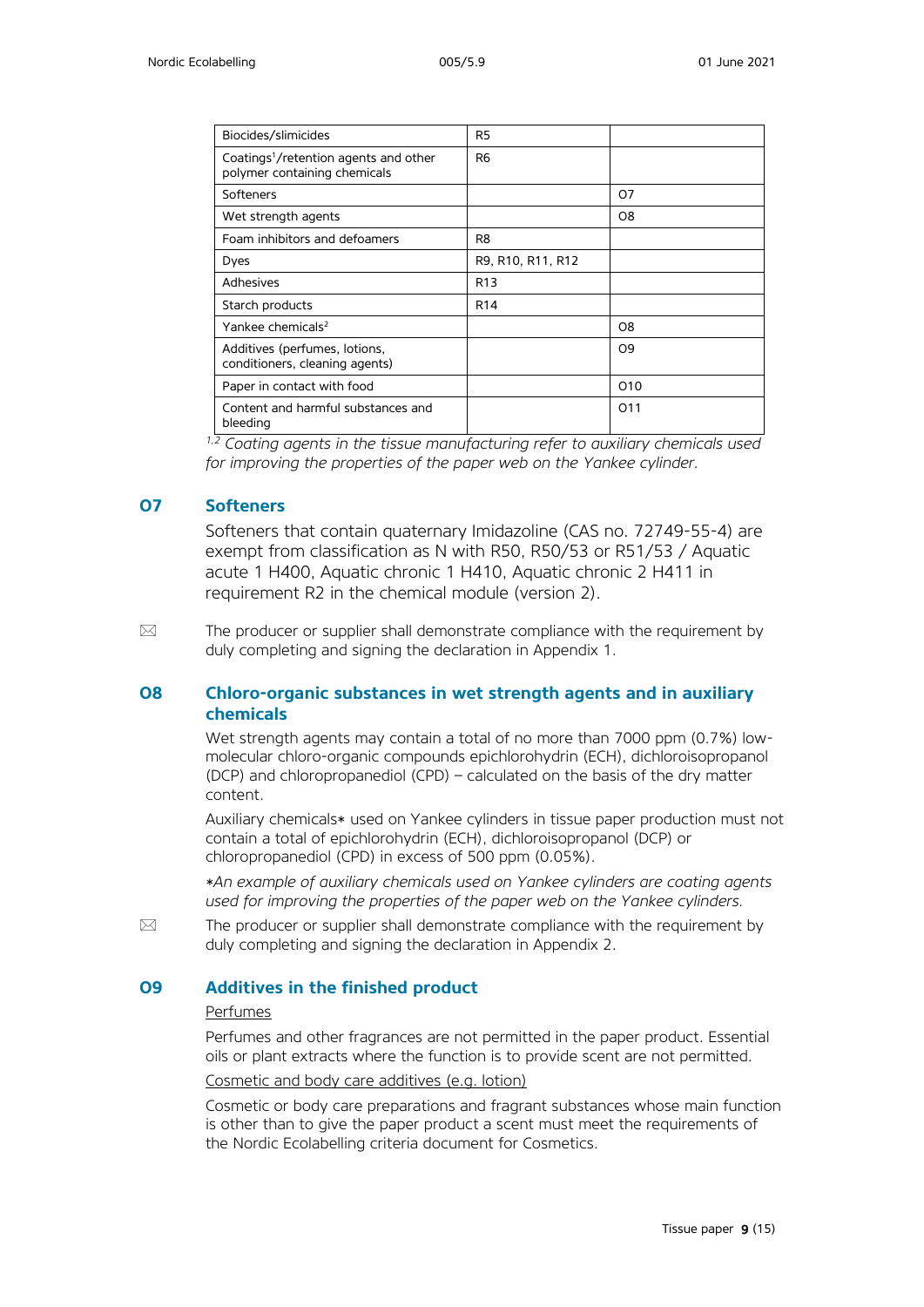#### Cleaning agents

Cleaning agents designed for surface cleaning (e.g. floor cleaning) are not permitted in the paper product.

 $\boxtimes$  The paper manufacturer shall demonstrate compliance with the requirement by duly completing and signing the declaration in Appendix 3 and supply documentation which shows that the criteria document for cosmetics is fulfilled.

#### **O10 Paper in contact with food**

Paper marketed for use in contact with food must comply with EU Regulation no. 1935/2004/EC on materials and articles intended to come into contact with food as well as Council of Europe "Guidelines for tissue paper kitchen towels and napkins", version 1 (22.09.2004) or later.

Paper for use involving contact with food is to be labelled as such according to article 15 of EU regulation no. 1935/2004/EC.

- $\boxtimes$  Confirmation from independent third-party that the regulation and guidelines are followed.
- $\boxtimes$  Sample of information printed on the product's exterior packaging.

#### **O11 Content of harmful substances and bleeding**

Maximum permitted content for tissue paper products manufactured from recovered fibre or mixes of recovered and virgin fibre:

| <b>Parameter</b> | Limit                 | <b>Test method</b>          |
|------------------|-----------------------|-----------------------------|
| Formaldehyde     | 1 mg/dm <sup>2</sup>  | $EN$ 1541 – aqueous extract |
| Glyoxal          | $1.5 \text{ mg/dm}^2$ | <b>DIN 54603</b>            |
| <b>PCB</b>       | $0.05$ mg/kg          | EN ISO 15318                |
| PCP              | $0.15$ mg/kg          | EN ISO 15320                |

The following requirements apply to tissue paper products manufactured from virgin fibre, recovered fibre or mixes of recovered and virgin fibre:

| <b>Parameter</b>                  | <b>Test methods and levels</b>                                                                 |
|-----------------------------------|------------------------------------------------------------------------------------------------|
| Slimicides and ant-<br>microbials | No growth inhibiting effects arising from micro-organisms according<br>to test method EN 1104. |
| Optical brighteners               | No bleeding according to test method EN 648, latest version,<br>level 4-5                      |
| Dyes and printer's ink            | No bleeding according to test method EN 646, latest version,<br>level 4-5                      |

 $\boxtimes$  Test results from an independent third party. Testing shall comply with the method described in the requirement.

#### **Product function**

#### **O12 Absorption properties of kitchen towel and paper towels (both sheet and roll)**

Kitchen towel and paper towels must have an absorption capacity of at least 5g water/g paper, measured over 30 seconds according to test method ENV 12625- 8. The test is to be performed on the converted product.

 $\boxtimes$  Test result according to test method ENV 12625-8.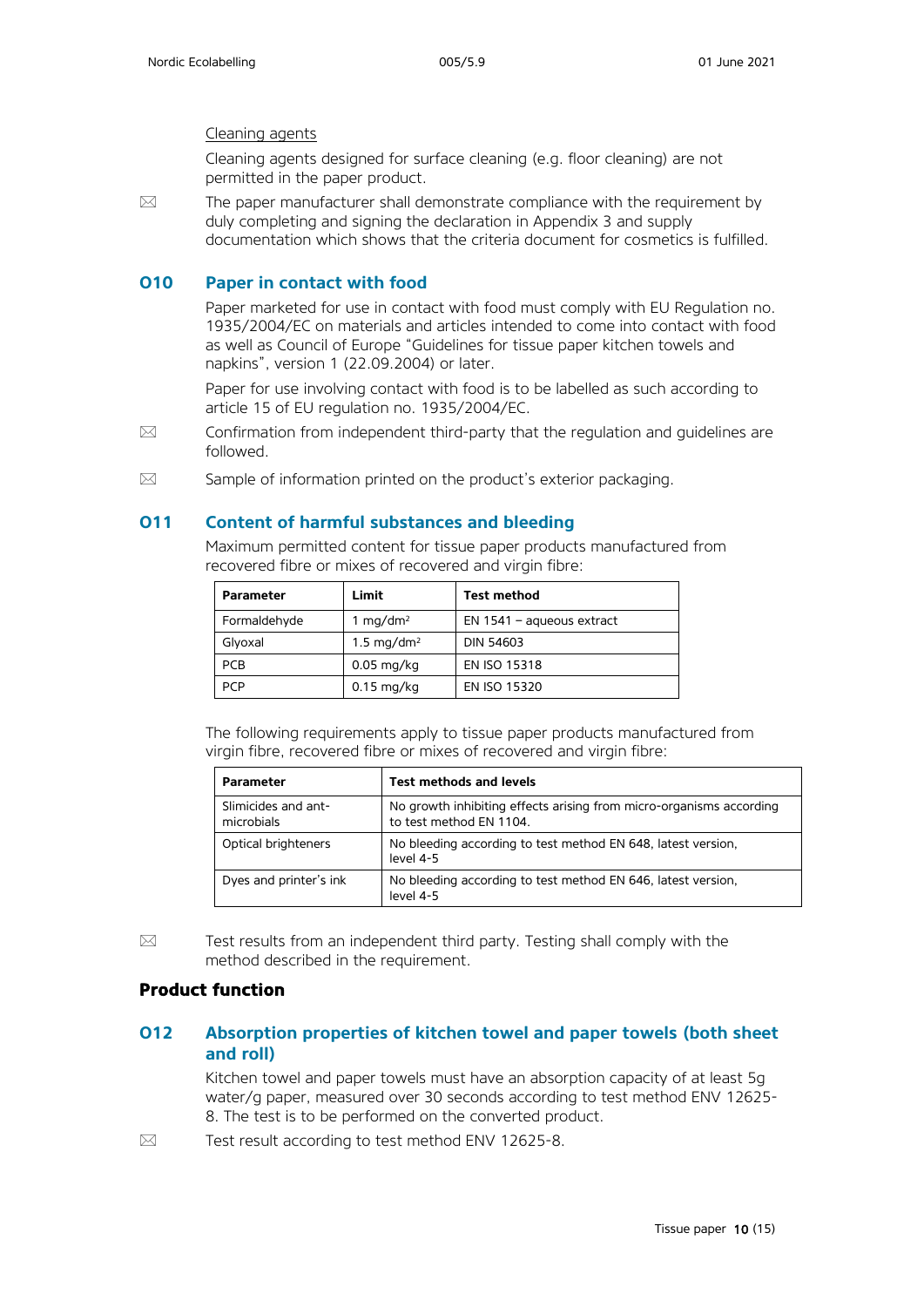#### **O13 Strength/perforation of kitchen towel**

The ratio between the strength of the paper longitudinally and over the perforation must be at least 2 according to EN 12625-4:1999. The test must be conducted on the converted product. The requirement does not apply to kitchen towels without perforation.

 $\boxtimes$  Test results according to EN 12625-4:1999.

#### **O14 Toilet paper**

Toilet paper may not possess wet strength. The toilet paper is considered to be strong when wet if its relative wet tensile strength is greater than 10 % in the machine direction. The test must be conducted on the converted product.

Relative wet tensile strength is measured as the quotient between wet and dry tensile strength. If the tensile strength of the wet tissue paper is so low that it cannot be measured the paper is not considered to have wet strength.

- $\boxtimes$  Test results. Measurement of tensile strength is to be carried out according to a standardised and reproducible method.
- $\boxtimes$  Description of method for ensuring that the toilet paper does not have wet strength in those cases in which production lines switch between the manufacture of paper with and without wet strength.

### <span id="page-10-0"></span>**1.5 Packaging**

#### **O15 Packaging material**

Packaging (article, group or transport packaging) for the Nordic Ecolabelled product must not be made from chlorine-based plastics.

Packaging made from a combination of materials must be suitable for recycling.

 $\boxtimes$  Description of material composition of the packaging.

#### **O16 Design of the packaging**

Packaging of the product must be optimised from a transport perspective.

 $\boxtimes$  Description of how the requirement is fulfilled.

## <span id="page-10-1"></span>**2 Quality and regulatory requirements**

To ensure that Nordic Ecolabel requirements are fulfilled, the following procedures must be implemented.

#### **O17 Laws and regulations**

T The licence-holder must guarantee adherence to safety regulations, health and safety at work legislation, environmental legislation and conditions/concessions specific to the operations at all sites involved in production of the Nordic Ecolabelled product.

**No documentation is required, but Nordic Ecolabelling may revoke the licence if the requirement is not fulfilled.**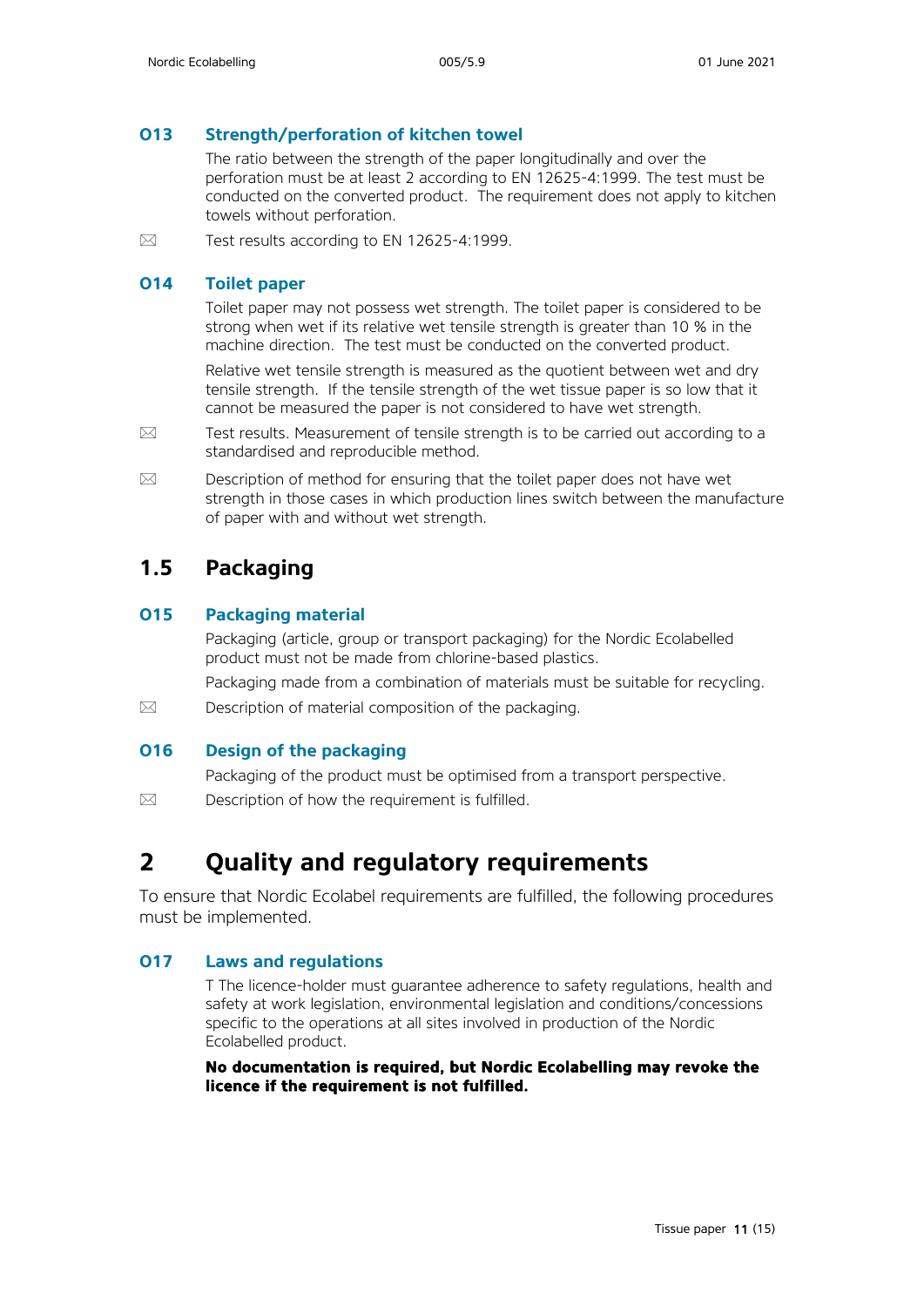#### **O18 Ecolabelling administrators**

The company shall appoint an individual responsible for ensuring the fulfilment of Nordic Ecolabel requirements, and a contact person for communications with Nordic Ecolabelling.

 $\boxtimes$  A chart of the company's organisational structure detailing who is responsible for the above.

#### **O19 Documentation**

The licensee must be able to present a copy of the application and factual and calculation data supporting the documents submitted on application (including test reports, documents from suppliers and suchlike).

 $\mathcal{L}$ On-site inspection.

#### **O20 Product quality**

The licensee must guarantee the quality during production of Nordic Ecolabelled tissue paper for the validity period of the licence.

 $\boxtimes$  Procedures for collating and, where necessary, dealing with claims and complaints regarding the quality of the Nordic Ecolabelled product.

#### **O21 Planned changes**

Planned changes that have a bearing on fulfilment of Nordic Ecolabel requirements must be approved, in writing, by Nordic Ecolabelling.

 $\boxtimes$  Details of procedures for dealing with planned changes.

#### **O22 Unplanned nonconformities**

Unplanned nonconformities that have a bearing on fulfilment of the ecolabelling requirements must be reported to Nordic Ecolabelling in writing and recorded in an official journal.

 $\boxtimes$  Procedures detailing how unplanned nonconformities are handled.

#### **O23 Traceability**

The licensee must have a traceability system for the production of the Nordic Ecolabelled product.

 $\boxtimes$  Description of/procedures for fulfilment of the requirement.

#### **O24 Take-back system**

The Nordic Ecolabelling's Criteria Group decided on the 9 October 2017 to remove this requirement.

#### **O25 Annual reporting**

An annual report on compliance with environmental requirements must be submitted each year, based on the relevant checklist from Nordic Ecolabelling (Appendix 3 in this document or in the basic module). The checklist must be signed by the designated person responsible for the Nordic Ecolabelling licence and submitted to Nordic Ecolabelling. Please note that this applies to both paper and pulp.

 $\boxtimes$  Appendix 4 duly completed.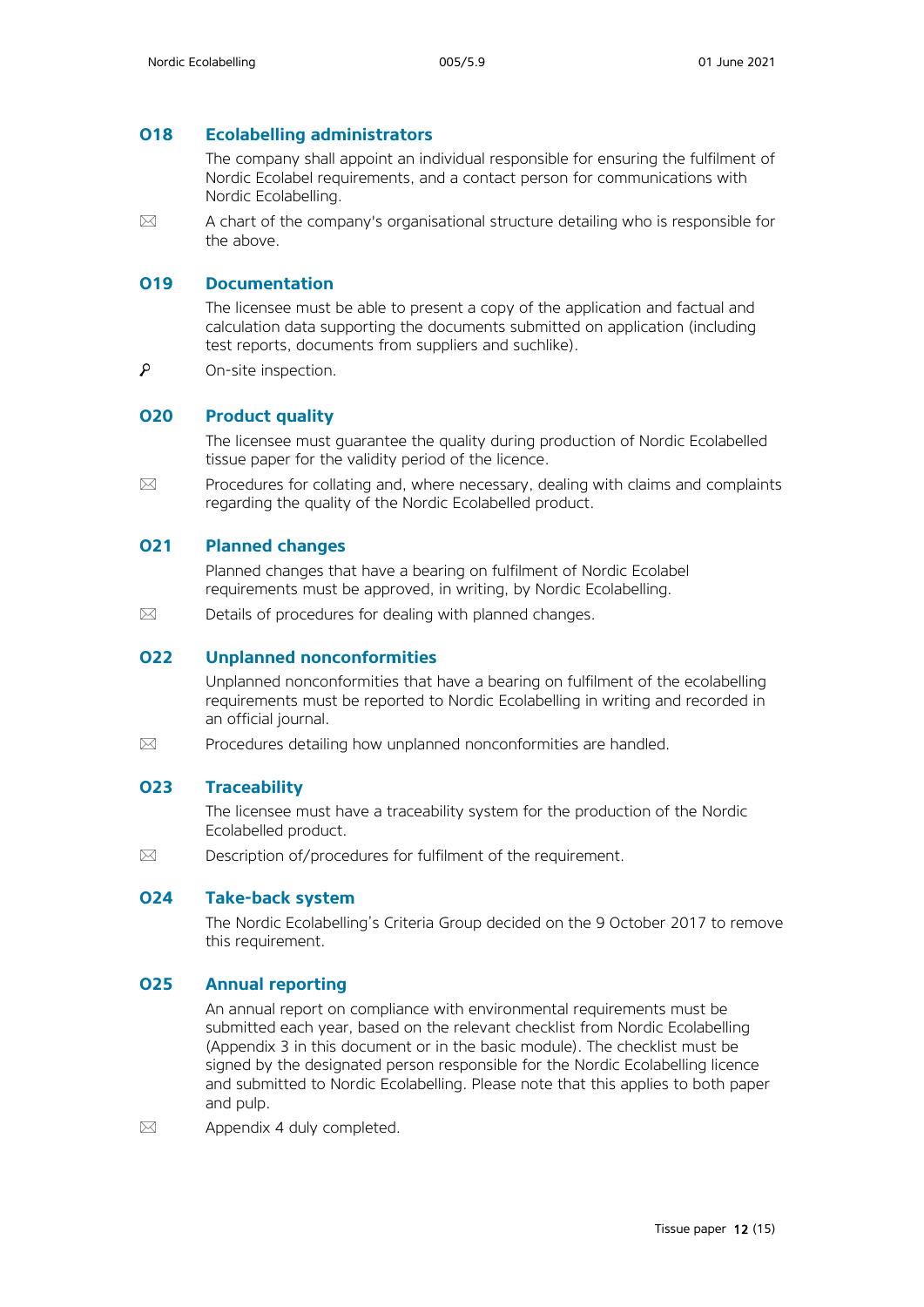#### **O26 Marketing**

The requirement is removed as decided by the Board of Directors 17 November 2014.

### <span id="page-12-0"></span>**3 Analysis**

#### **Analysis laboratories and test institutions**

The analysis laboratory/test institution used must be impartial and competent. The cost of documentation and analysis must be borne by the applicant.

The analysis laboratory used must fulfil the general requirements of standard EN ISO /IEC 17025 or have official GLP status.

The manufacturer's laboratory may be approved for performance of analysis and tests if the authorities monitor the sampling and analysis process, or if the manufacturer has a quality system in place encompassing sampling and analysis and the laboratory is certified according to the ISO 9000 series. Testing and analysis of function may be performed by the producer in an uncertified laboratory, subject to assessment by Nordic Ecolabelling.

Sampling and analysis must be performed in a competent manner. The methods of analysis described in Table 4 below have been approved by Nordic Ecolabelling. As an alternative, methods of analysis considered to be equivalent by an independent and competent body will be accepted. The basic module specifies approved analysis methods in respect of pulp and paper manufacturing.

| Formaldehyde                          | $EN$ 1541 – aqueous extract<br><b>EPA 8315A</b> |
|---------------------------------------|-------------------------------------------------|
| Glyoxal                               | <b>DIN 54603</b>                                |
| <b>PCB</b>                            | EN ISO 153 18                                   |
|                                       | EPA 8270                                        |
| <b>PCP</b>                            | EN ISO 15320                                    |
| Slimicides                            | EN 1104.                                        |
| Bleeding of optical brighteners       | EN 648.                                         |
| Bleeding of dye and printer's ink     | EN 646.                                         |
| Absorption properties of tissue paper | EN 12625-8                                      |
| Tensile strength of tissue paper      | EN 12625-4                                      |

Table 4 Methods of analysis approved by Nordic Ecolabelling

# <span id="page-12-1"></span>**Regulations for the Nordic Ecolabelling of products**

When the Nordic Swan Ecolabel is used on products the licence number shall be included.

More information on graphical guidelines, regulations and fees can be found at [www.svanen.se/regulations/](http://www.svanen.se/regulations/) or at [www.nordic-ecolabel.org/regulations/](http://www.nordic-ecolabel.org/regulations/)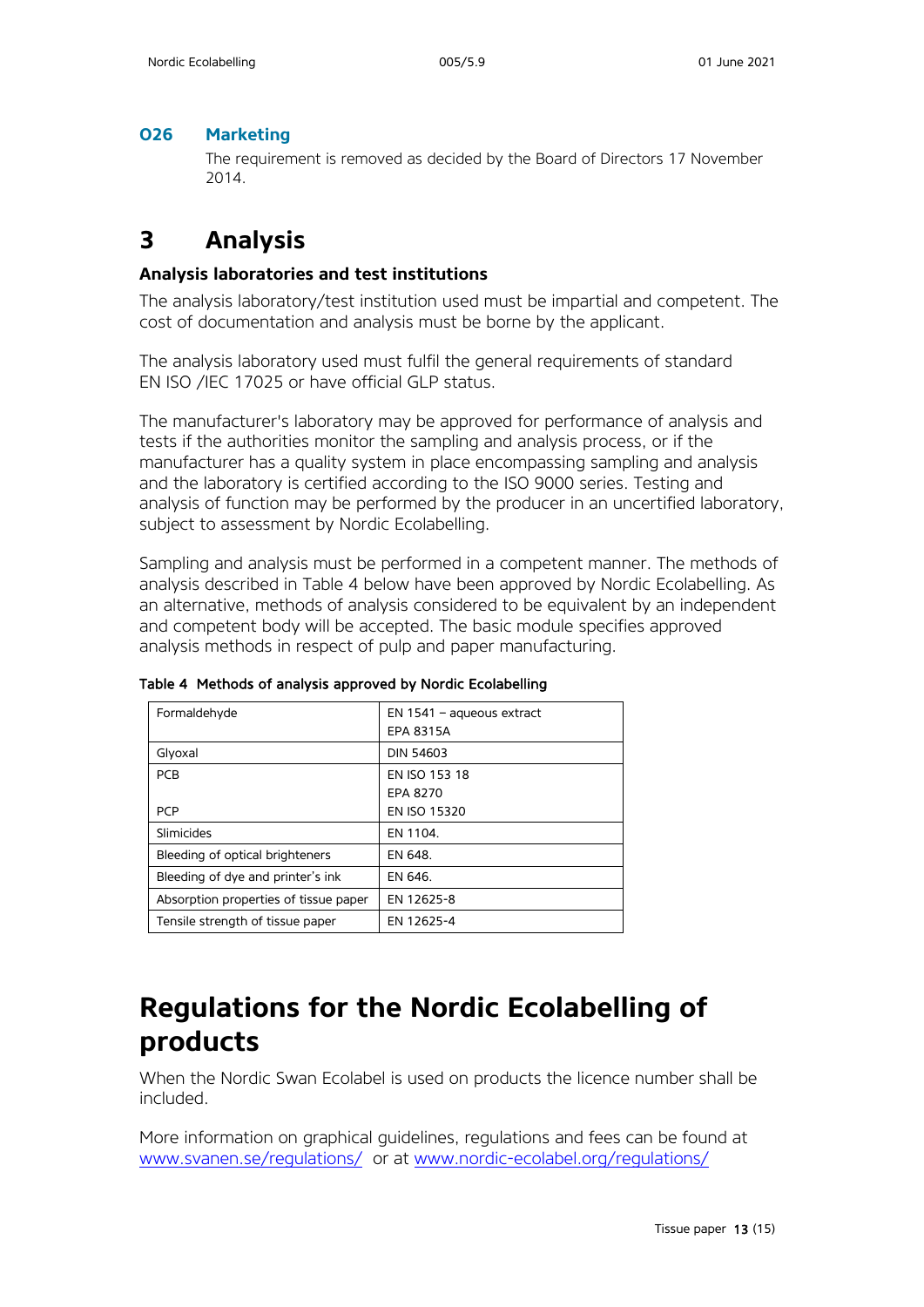# <span id="page-13-0"></span>**Follow-up inspections**

Nordic Ecolabelling may decide to check whether the tissue paper fulfils Nordic Ecolabel requirements during the licence period. This may involve a site visit, random sampling or similar test.

The licence may be revoked if it is evident that the tissue paper does not meet the requirements.

Random samples may also be taken in-store and analysed by an independent laboratory. If the requirements are not met, Nordic Ecolabelling may charge the analysis costs to the licensee.

# <span id="page-13-1"></span>**Criteria version history**

Nordic Ecolabelling adopted version 5.0 of the criteria on the 11 October 2011. These criteria remain valid until the 31 December 2014.

On 8 February 2013 the Secretariat Manager´s meeting decided to adjust requirement O7 Softeners. The new version is called 5.1.

On 15 May 2013 the Secretariat Manager´s meeting decided to prolong the validity of the criteria document with two years. The new version is called 5.2 and it is valid until 31 December 2016.

On 13 May 2014 the Board of Directors decided to adjust the product group definition and requirement O9. The new version is called 5.3.

On 5 November 2015 the Nordic Ecolabelling board decided to prolong the validity of the criteria document. Some minor editorial changes in the requirements O3, O8, O24, Table 3 and annual update were also introduced. On 17 November 2014 the Board of Directors decided to remove requirement O26 Marketing. The new version is called 5.4 and it is valid until 31 December 2019.

On 20 April 2016 the Board of Directors decided to make adjustments in O4 Energy and O5 Emission of  $CO<sub>2</sub>$  for producers of tissue paper that do not have their own energy production based on renewable raw materials and are not associated with a thermal power plant. The new version is 5.5.

On the 9 October 2017 Nordic Ecolabelling's Criteria Group decided to remove O24 Take-back system. Nordic Ecolabelling's Criteria Group decided on the 14 December 2017 to prolong the criteria with 18 months. The new version is called 5.6 and it is valid until 30 June 2021.

Nordic Ecolabelling decided on 19 December 2018 to prolong the criteria with 6 months to the 31 December 2021. The new version is called 5.7.

Nordic Ecolabelling decided on the 16 December 2019 to prolong the criteria with 12 months to the 31 December 2022. The new version is called 5.8.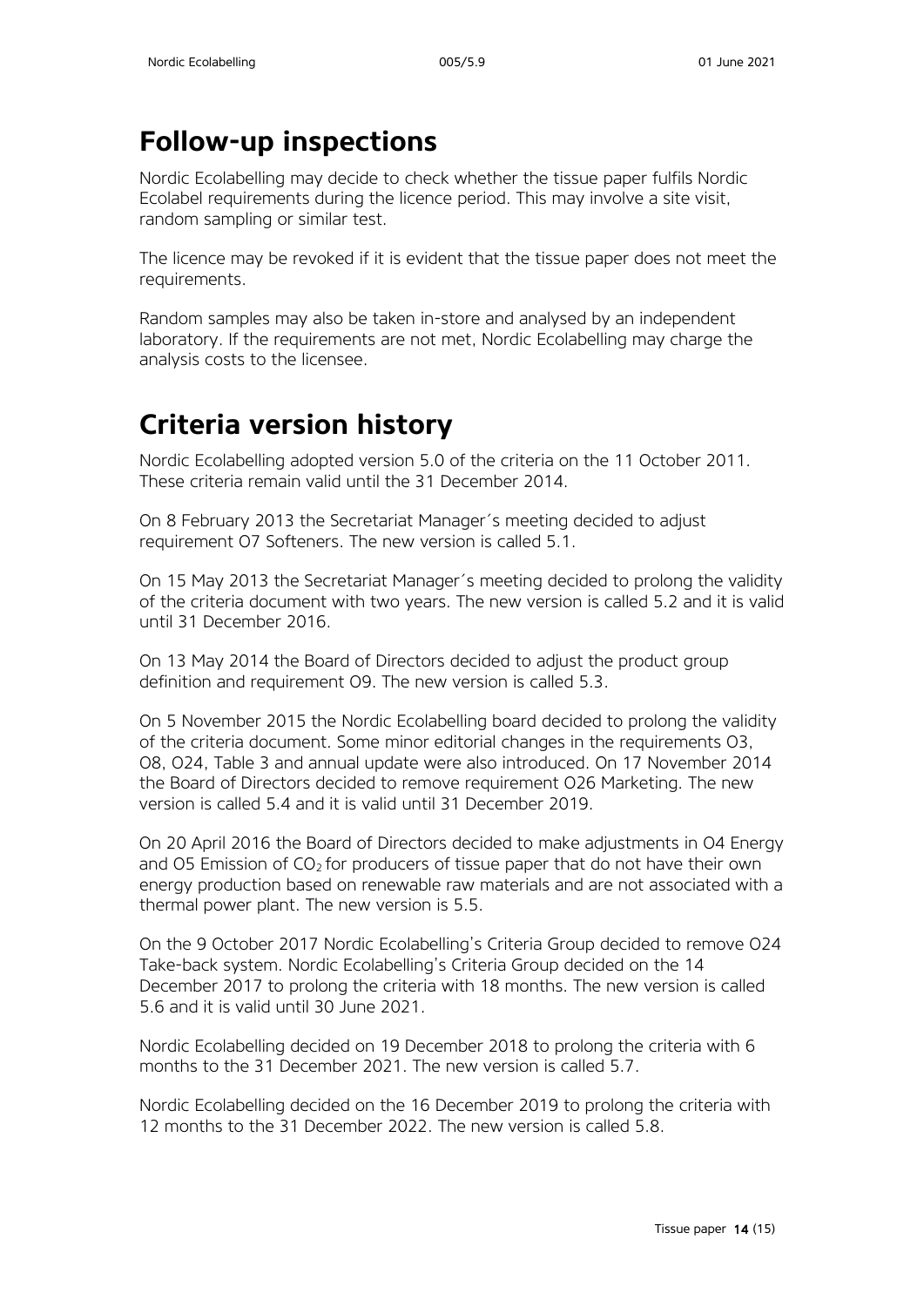Nordic Ecolabelling decided on 1 June 2021 to prolong the criteria with 6 months to the 30 June 2023. The new version is called 5.9.

# <span id="page-14-0"></span>**New criteria**

The following issues should be actively considered for the next revision:

- $\bullet$  Limit values regarding energy, CO<sub>2</sub> and emissions to air and water.
- Wet strength agents.
- Requirements on quantities of certified fibres.
- Re-evaluation of requirements designed to promote the use of compact products, such as a requirement on weight by gram per roll or similar (e.g. weight by gram/ density per roll, size of core and pallet pattern).
- Evaluate the possibilities to increase the requirements on softeners.

# <span id="page-14-1"></span>**Glossary**

AOX: Adsorbable Organic Halogens

COD: Chemical Oxygen Demand

CPD: Chloropropanediol

DCP: Dichloroisopropanol

DIP: De-inked pulp

ECH: Epichlorohydrin

NOx: Nitrogen oxides

P: Phosphorous

PCB: Polychlorinated biphenyls

PCP: Pentachlorophenols

S: Sulphur

TAD: Through Air Drying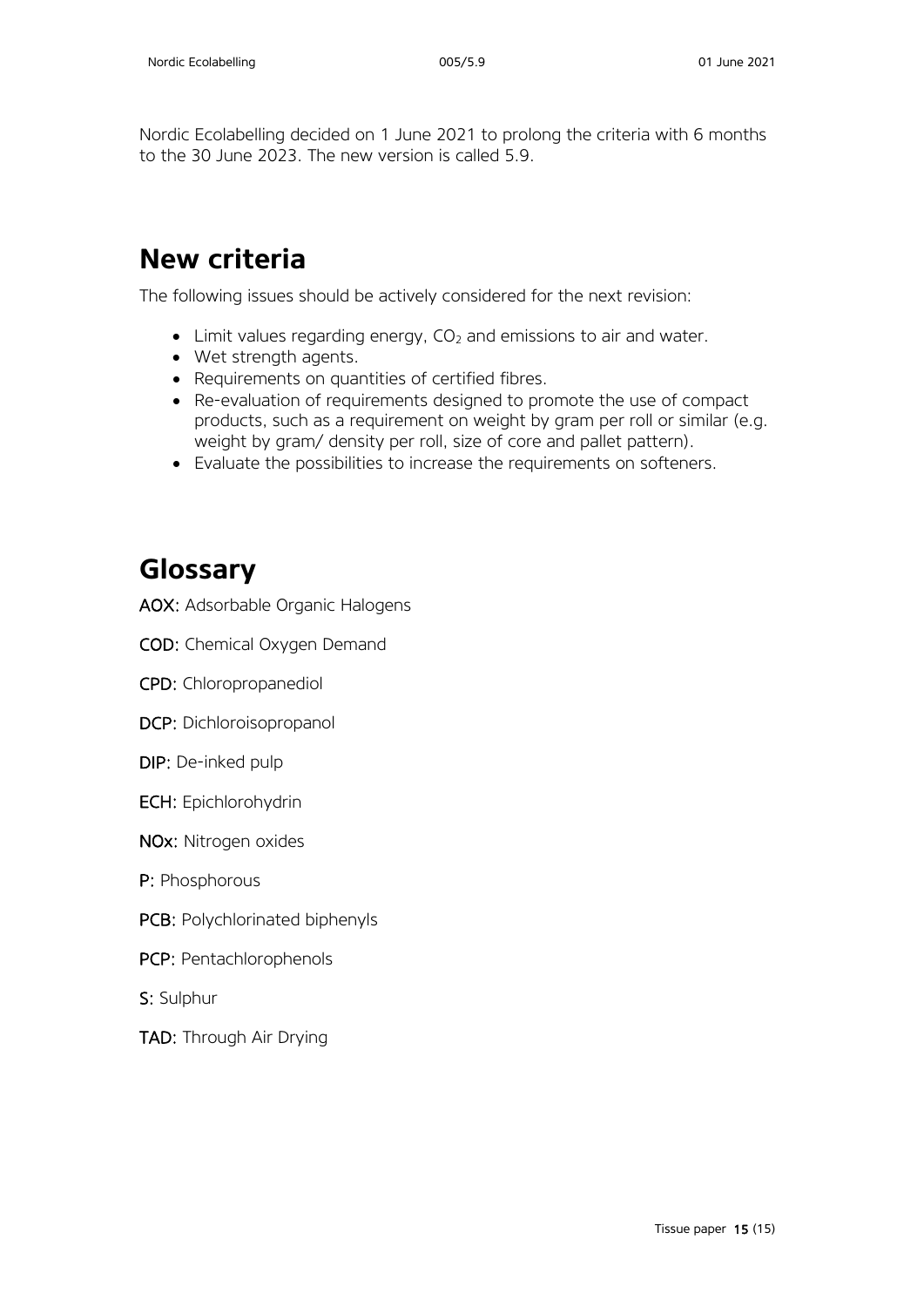## <span id="page-15-0"></span>**Appendix 1 Softeners**

Product name:

Function:

Chemical producer/supplier:

Does the softener contain quaternary Imidazoline (CAS no. 72749-55-4)?

|          | $\cap$ |
|----------|--------|
| ________ |        |

If yes, is the softener classified according to requirement R2 in the chemical module, version 2 (N with R50, R50/53 or R51/53 / Aquatic acute 1 H400, Aquatic chronic 1 H410, Aquatic chronic 2 H411 exempt)?  $\Box$ 

|  | Nο |
|--|----|

We hereby certify that Nordic Ecolabelling will be immediately notified of all changes made, prior to the next revision of the criteria for tissue paper, to the composition of the product.

| Place and date:     | Company name/stamp:              |
|---------------------|----------------------------------|
| Responsible person: | Signature of responsible person: |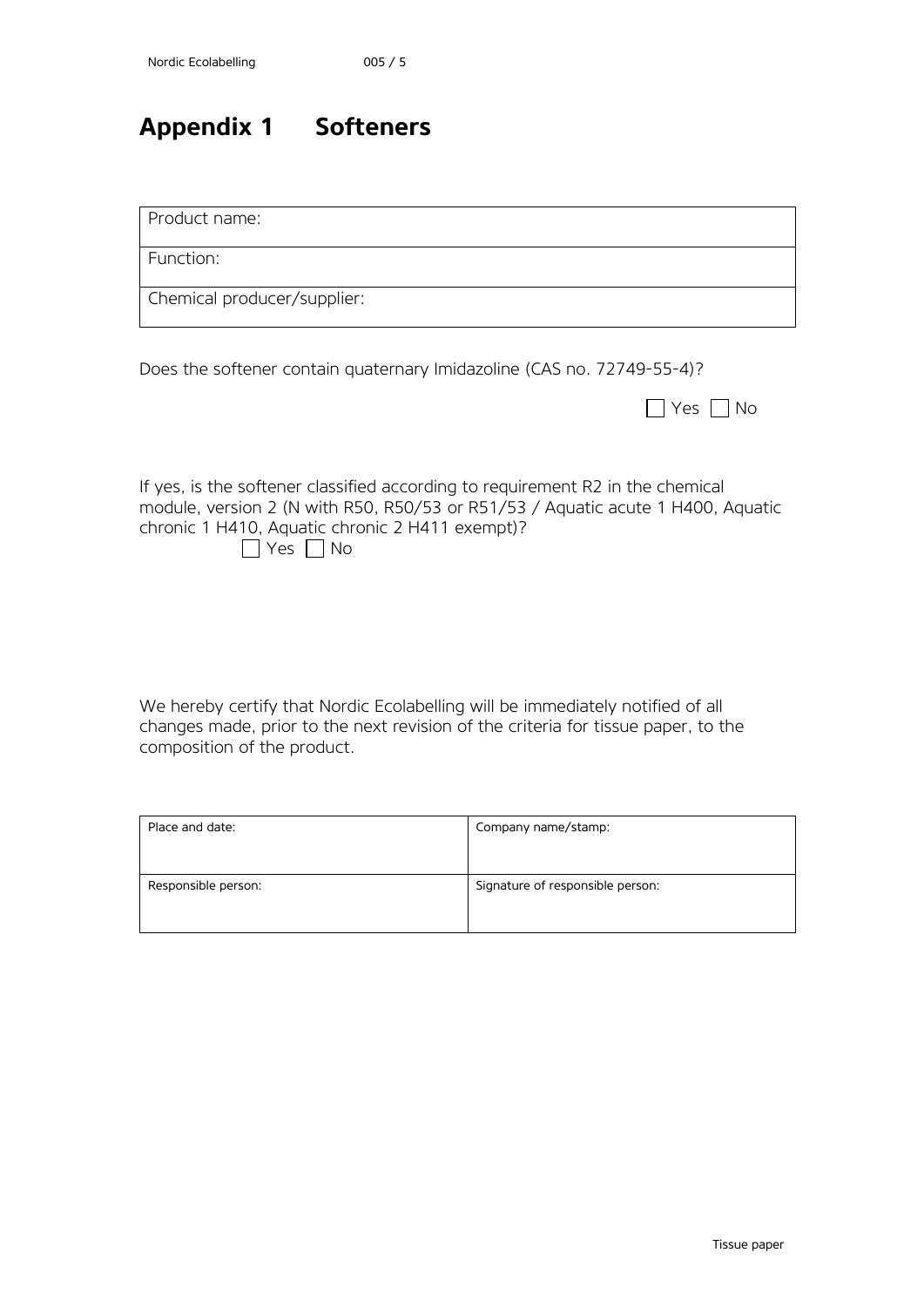### <span id="page-16-0"></span>**Appendix 2 Chloro-organic compounds in wet strength agents and auxiliary chemicals**

Product name:

Function:

Chemical producer/supplier:

Reference (e.g. name of the paper manufacture)

#### **Low molecular organic chlorine compounds**

#### Wet strength agents

Do wet strength agents contain any of the low molecular organic compounds epichlorohydrin (ECH), dichloroisopropanol (DCP) and chloropropanediol (CPD)?

If yes, state the unambiguous chemical name, CAS number, relevant risk phrases and concentration.

percentage by weight based on dry matter content

\_\_\_\_\_\_\_\_\_\_\_\_\_\_\_\_\_\_\_\_\_\_\_\_\_\_\_\_\_percentage by weight based on dry matter content

percentage by weight based on dry matter content

Please note that wet strength agents may contain a total of no more than 0.7% by weight of low-molecular chloro-organic compounds calculated on the basis of the dry matter content of the wet strength agents that have been added to the tissue paper.

#### Auxiliary chemicals used on Yankee cylinders

Does the preparation of auxiliary chemicals\* used on the Yankee cylinder contain any of the low molecular organic compounds epichlorohydrin (ECH), dichloroisopropanol (DCP) and chloropropanediol (CPD)?

*\*An example of auxiliary chemicals used on Yankee cylinders are coating agents used for improving the properties of the paper web on the Yankee cylinders.*

If yes, state the unambiguous chemical name and CAS number:

percentage by weight based on dry matter content \_\_\_\_\_\_\_\_\_\_\_\_\_\_\_\_\_\_\_\_\_\_\_\_\_\_\_\_\_percentage by weight based on dry matter content percentage by weight based on dry matter content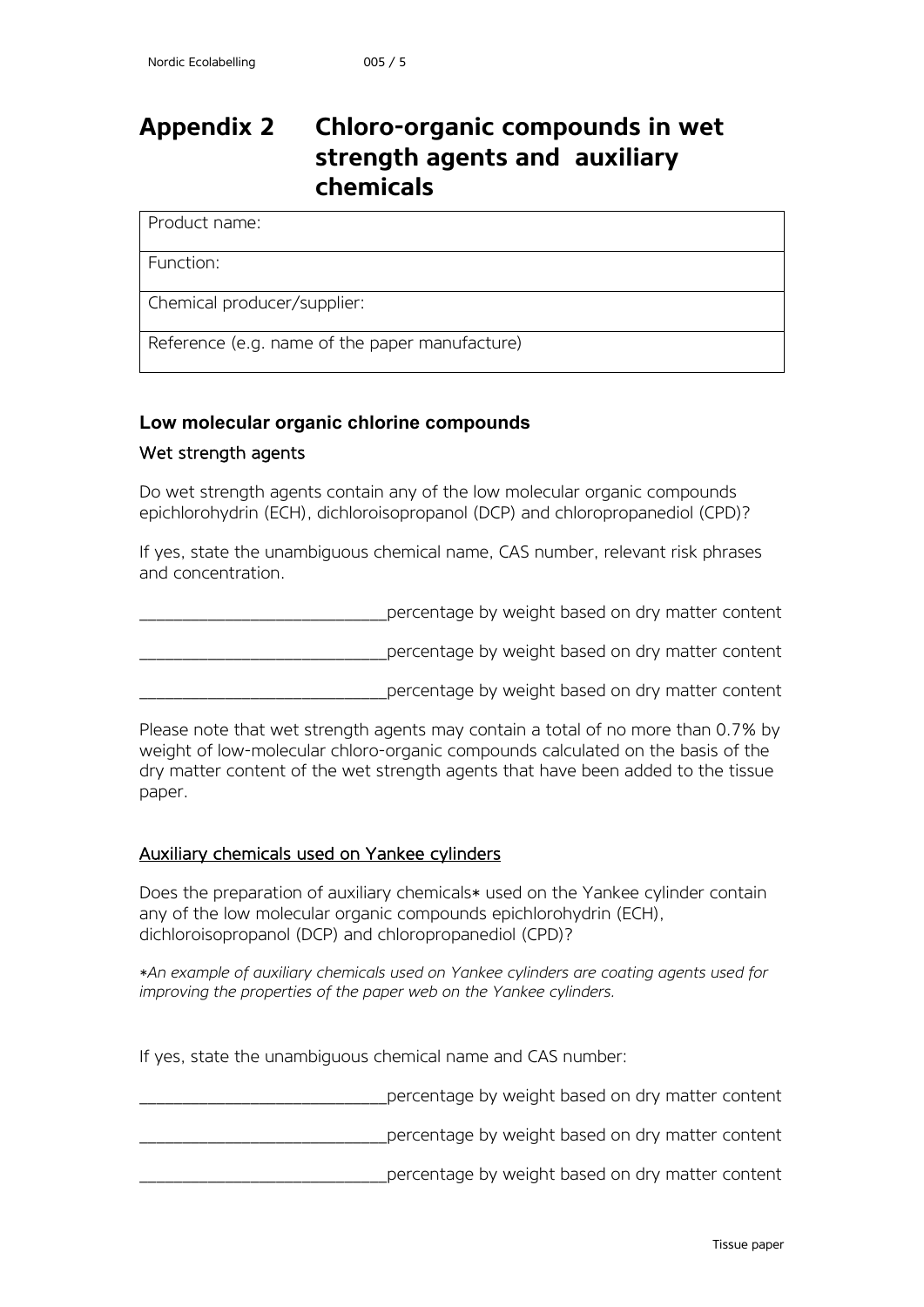Please note that these types of preparations may contain a total of no more than 0.05% by weight of low-molecular chloro-organic compounds calculated on the basis of the dry matter content of the preparation used on the Yankee cylinder.

We hereby certify that Nordic Ecolabelling will be immediately notified of all changes made, prior to the next revision of the criteria for tissue paper, to the composition of the product.

| Place and date:     | Company name/stamp:              |
|---------------------|----------------------------------|
| Responsible person: | Signature of responsible person: |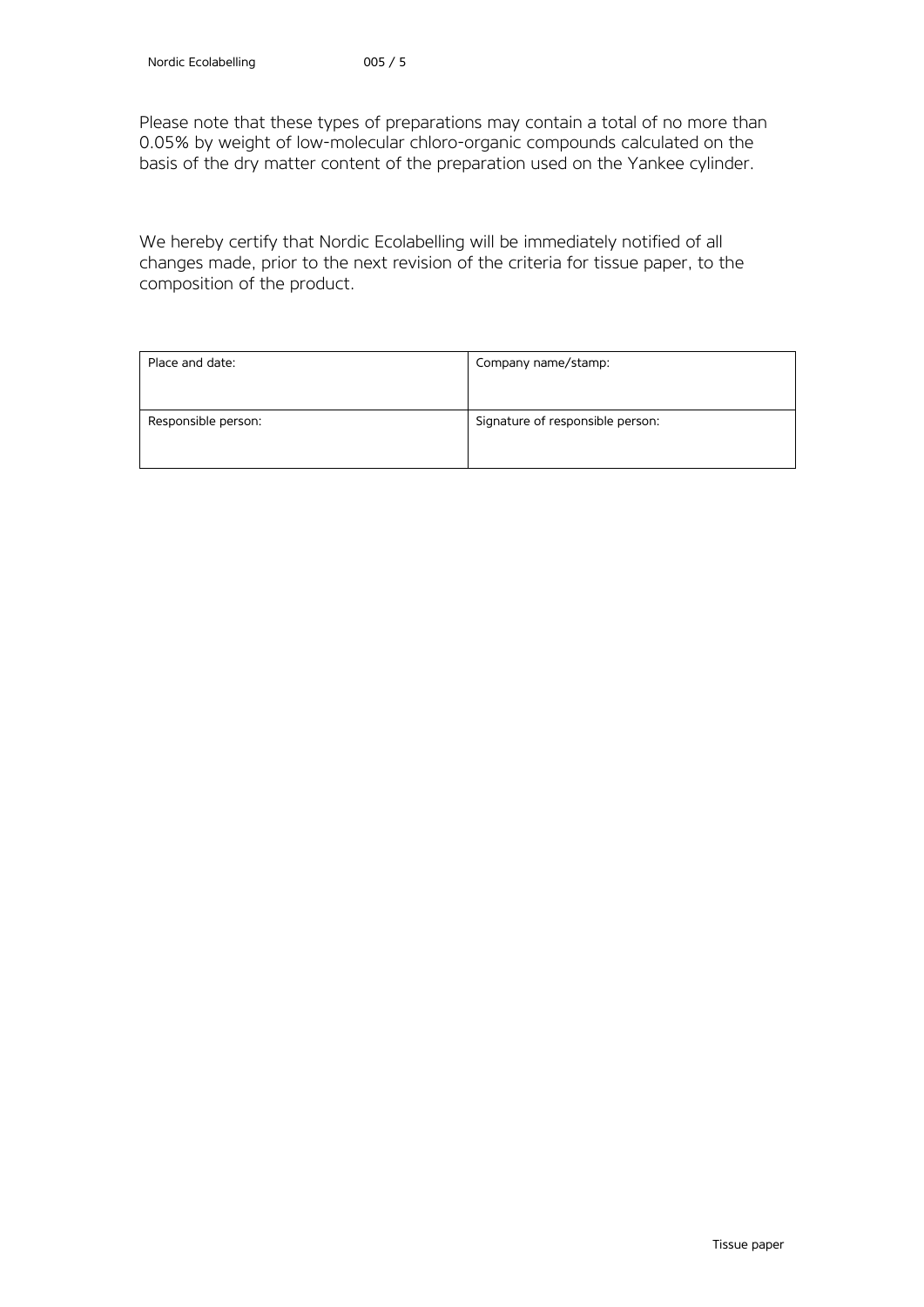## <span id="page-18-0"></span>**Appendix 3 Additives in the finished product**

Does the paper product contain perfume or other fragrant substances (e.g. essential oils and plant extracts)?

|                                                                                                           | Yes  No |
|-----------------------------------------------------------------------------------------------------------|---------|
| Does the paper product contain cosmetics or body care preparations and fragrant<br>or scented substances? |         |

Does the paper product contain cleaning agents designed for surface cleaning (e.g. floor cleaning agents)?

|  |  | ገ |
|--|--|---|
|--|--|---|

 $\Box$  Yes  $\Box$  No

Signature of pulp producer/ paper producer:

| Place and date:     | Company name/stamp:              |
|---------------------|----------------------------------|
| Responsible person: | Signature of responsible person: |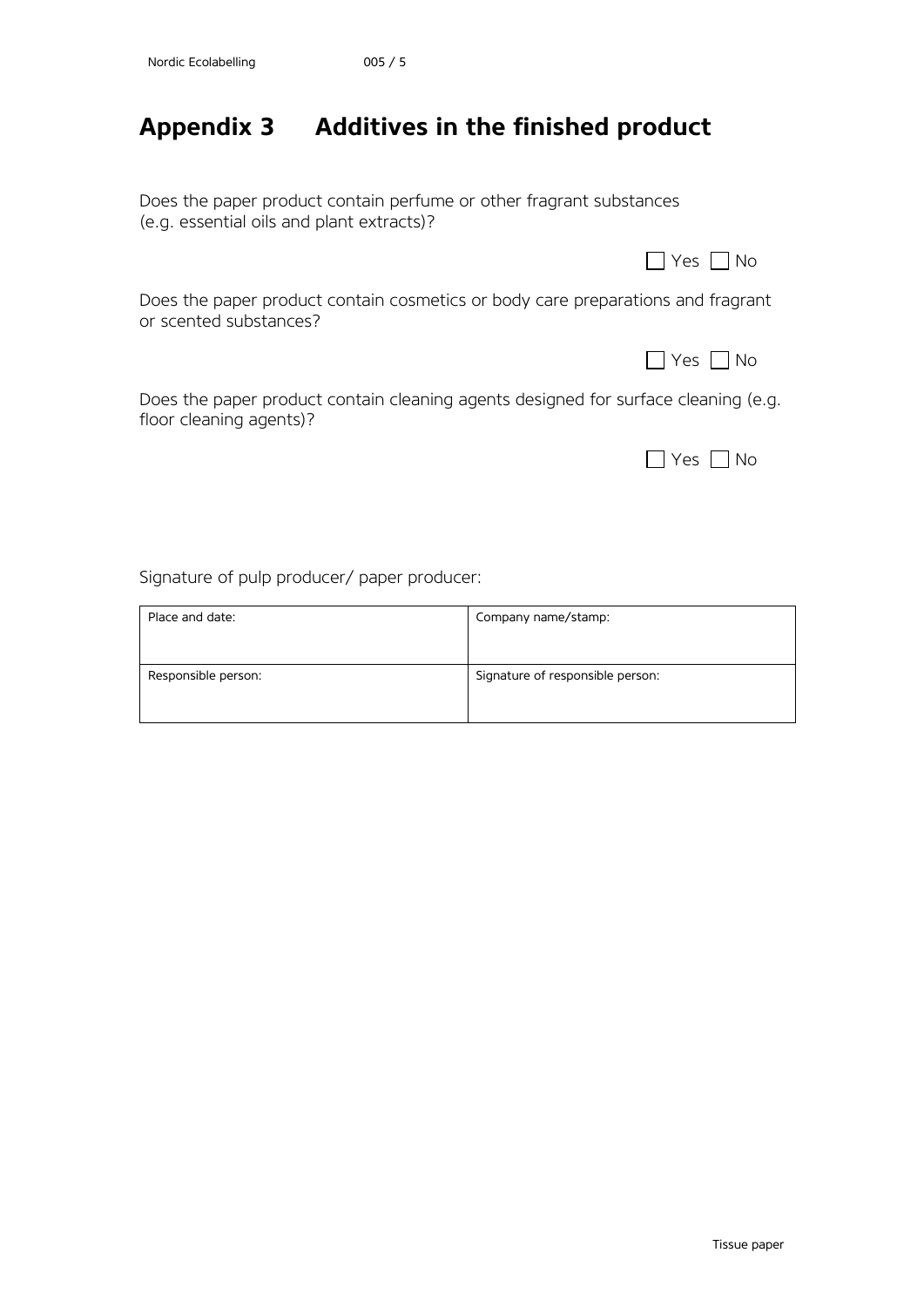## <span id="page-19-0"></span>**Appendix 4 Annual reporting to Nordic Ecolabelling**

**Form for annual update on licensed pulp and paper.**

Form for paper producer

Year: \_\_\_\_\_\_\_\_\_\_\_\_\_\_\_\_

| Name of mill:                        |                 |
|--------------------------------------|-----------------|
| Name of paper:                       |                 |
| Amount produced*                     | tonne paper     |
| <b>Emissions from paper machine:</b> |                 |
| COD                                  | kg/tonne paper  |
| P                                    | kg/tonne paper  |
| S                                    | kg/tonne paper  |
| <b>NOX</b>                           | kg/tonne paper  |
| CO2 from paper production            | kg/tonne paper  |
| Energy use from paper machine:       |                 |
| Internally produced electricity      | kWh/tonne paper |
| Electricity consumption of the paper | kWh/tonne paper |
| Fuel consumption of the paper        | kWh/tonne paper |

*\*Amount produced is the amount of paper to which the annual emissions figure refers.*

Update a list of production chemicals used by using My Swan Account.

#### **Form for annual update regarding pulp used in Nordic Ecolabelled products.**

Form for pulp producer:

| Year:                            |            |
|----------------------------------|------------|
| Name of mill:                    |            |
| Name of pulp:                    |            |
| Quantity produced*:              | tonne pulp |
| % wood from certified forestry** | %          |